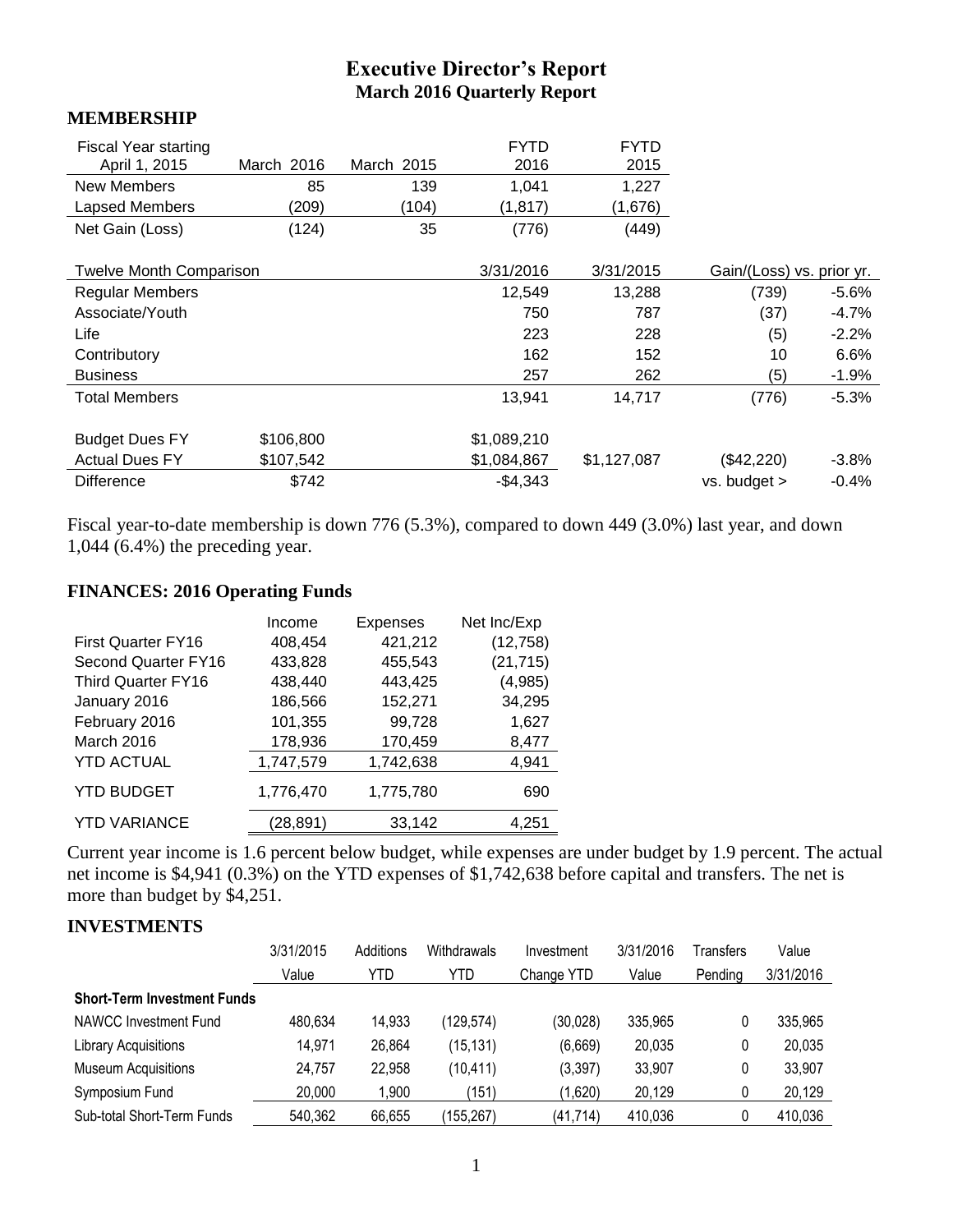|                                   |           |           |             |            | <b>PNC</b> |           | <b>Book</b> |
|-----------------------------------|-----------|-----------|-------------|------------|------------|-----------|-------------|
|                                   | 3/31/2015 | Additions | Withdrawals | Investment | 3/31/2016  | Transfers | Value       |
|                                   | Value     | YTD       | YTD         | Change YTD | Value      | Pendina   | 3/31/2016   |
| <b>Long-Term Investment Funds</b> |           |           |             |            |            |           |             |
| Heritage Fund                     | 0         | 21,540    | (7, 125)    | (533)      | 13,882     | 0         | 13,882      |
| Museum & Library Fund             | 767,553   | 62        | (9,979)     | (61, 388)  | 696,248    | (29, 540) | 666,708     |
| Museum Endowment Fund             | 389,657   | 56,837    | (10, 888)   | (29, 512)  | 406,094    | (8,834)   | 397,260     |
| Library/Research Ctr Endowmt      | 115,411   | 4,470     | (4, 556)    | (8, 264)   | 107,061    | (2, 452)  | 104,609     |
| School Endowment/Education        | 216,396   | 20,000    | (10, 881)   | (18, 550)  | 206,965    | 0         | 206,965     |
| <b>NAWCC Endowment</b>            | 103,389   | 61,021    | (3,757)     | (13, 848)  | 146,805    | 0         | 146,805     |
| Midwest Scholarship Fund          | 23,977    | 0         | (277)       | (1, 910)   | 21,790     | (1,295)   | 20,495      |
| <b>Pritchard Fund</b>             | 52,820    | 0         | (590)       | (4, 226)   | 48,004     | 0         | 48,004      |
| Sub-total Long-Term Funds         | .669,203  | 163,930   | (48, 053)   | (138,231)  | 1,646,849  | (42, 121) | 1,604,728   |

\*Consolidated Long-Term Funds actual balance - Individual named account balances are calculated.

The current values on investments reflect paper gains and losses due to market fluctuations. Actual gains and losses will only occur at maturity or when an investment is sold.

#### **MUSEUM: Noel Poirier, Museum Director**

The Museum's admission revenue for the quarter was \$7,852. Visitation for the quarter was 1,517, including 89 NAWCC Members (5.8%). NAWCC Store sales for the quarter were \$10,774 and included some Sherline tool sales.

During this quarter the Museum Director assumed the responsibility for the NAWCC facilities. A handful of issues came up during the quarter due to inclement weather, which required the services of roofers and repair and replacement of fascia on the building itself. A car accident caused minor damage to the siding on the corner of the School building. Volunteer Greg Gerhart completed his work on the conversion of many of the facilities' light fixtures to LED, but the remaining work will require the efforts of a professional electrician. A failure in the chiller required the replacement of a control panel (under warranty). A leak has surfaced in the boiler itself, and we are currently awaiting estimates from vendors prior to undertaking repairs.

The Museum Curator researched and began the installation of the upcoming exhibit *Sacred: Symbolism and the Religious Concept of Time*, set to open April 22, 2016. The Museum has acquired the services of two interns for the spring, Elizabeth Qualia and Lesley Moore. Elizabeth has been assisting the curator with any day-to-day needs and researching information for the upcoming exhibit, writing panels and labels, and assisting with installation. She is also putting together a traveling exhibit involving railroad timekeeping. Lesley has been working to complete the Museum's Google Cultural Institute page while also cataloging a large collection of wristwatch movements. Additional collections-related projects are being undertaken by Museum Volunteers.

A check for \$243 was received on February 18, 2016, from Pook & Pook Auction as a third wave of sales from the Bryson Moore Collection. This was put into the Museum Endowment Fund to be used for collection preservation and acquisition needs. The State of Pennsylvania finally approved its budget, but no information has been released yet on the Pennsylvania General Operating Support Grant for Museums. As soon as the application period is open, the Museum Director will submit the Museum's application for funding.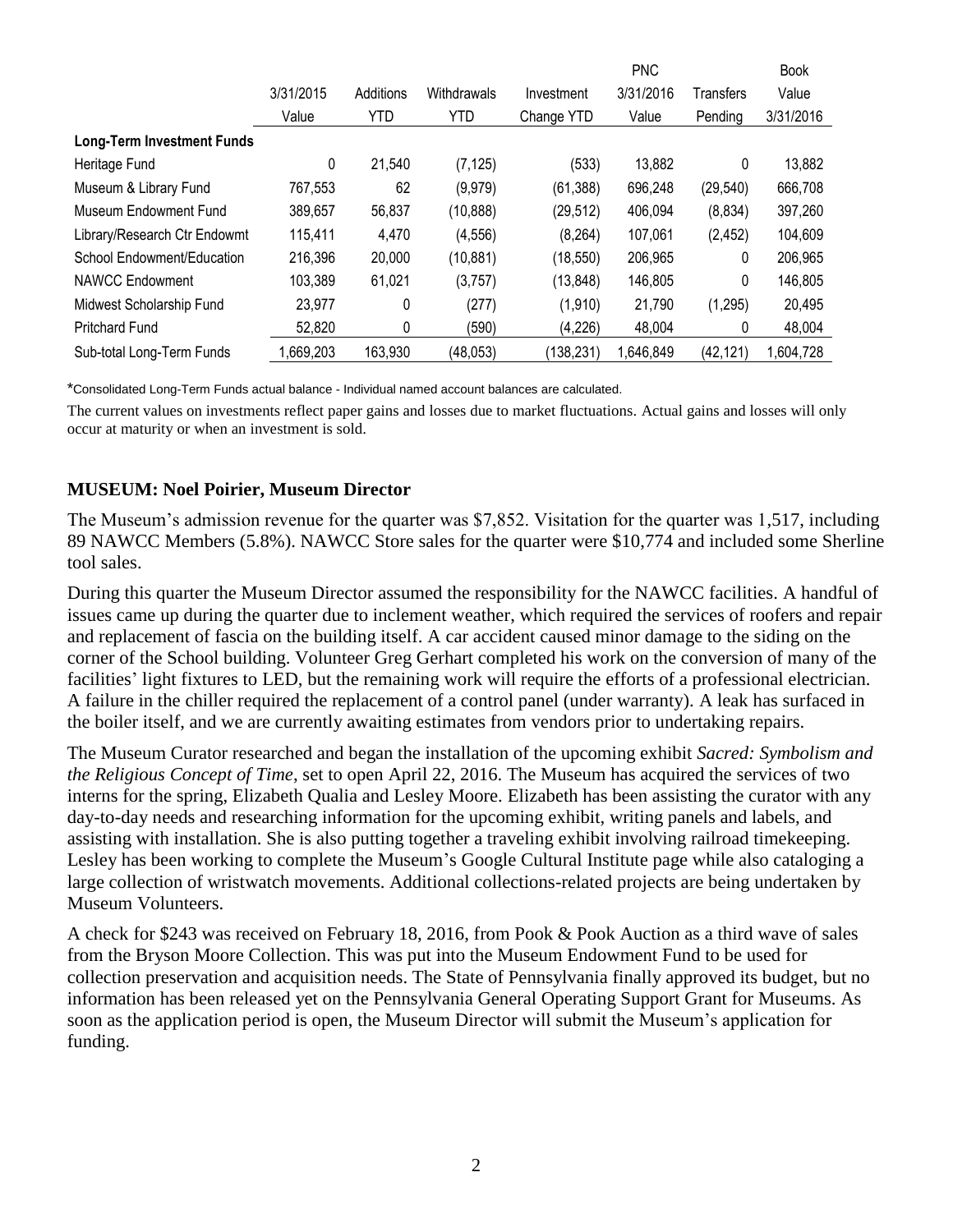# **MUSEUM COLLECTIONS: Kim Jovinelli, Curator**

The Museum Collections Department has been researching and preparing to install the upcoming exhibit *Sacred: Symbolism and the Religious Concept of Time*, set to open to the public on April 22, 2016. The exhibit examines how different religions view time and showcases clocks and timepieces with religious symbols on them. Bob Desrochers has continued to work on repairing the E. Howard tower clock on the corner of the property; it is unknown when he anticipates having this completed. Several accessions have been completed and put into the database, and the backlog of 2015 items is growing smaller. The Museum has acquired two interns for the spring, Elizabeth Qualia and Lesley Moore. Elizabeth had been assisting the curator with any day-to-day needs and researching information for the upcoming exhibit, writing panels and labels, and assisting with installation. She is also putting together a traveling exhibit involving railroad timekeeping that may be used by the Museum in the future. Lesley has been working to complete the Museum's Google Cultural Institute page and also cataloging a large collection of wristwatch movements. Volunteer Judy Antonin has also been continuing to photograph the watch collection. The Museum has also added Janet MacGregor, who is beginning to research files and add any relevant information to the database.

# **LIBRARY AND RESEARCH CENTER: Sara Butler Dockery, Library & Archives Supervisor**

Over the past three months we have conducted our search for a new archivist. The job description was posted in January and we reviewed applications through the middle of February. We received over 50 applications for the Archivist position and were very impressed with the quality of the candidates. Phone interviews were conducted with about a dozen of the best candidates. The top four were invited to the Museum for a personal interview. We will soon be making a hiring announcement.

In February we welcomed Earl, our new circulation assistant through the AARP Work Search program. He has begun training to take care of shelving and lending books and videos through the mail. He will also be working on our ongoing project to scan the Museum's collection records.

Elizabeth, our intern, is conducting an inventory of the books in Special Collections. She has been taking each book off the shelf and checking to make sure that all of the labels and bar codes are correct. Each book is then scanned into the catalog's inventory module. She has already found a number of incorrect bar codes and books that had been mistakenly marked as lost in the catalog.

# **January-March 2016**

| <b>Lending Library Activity</b>      |       |
|--------------------------------------|-------|
| Total materials checked out:         | 330   |
| Loans through mail:                  | 225   |
| Loans in house:                      | 105   |
| Programs borrowed for Chapter use:   | 17    |
| <b>OPAC</b> searches:                | 1,973 |
| <b>Material Types</b>                |       |
| VCR, DVD & Microfilm Loans:          | 122   |
| Books and NAWCC Bulletins:           | 208   |
| <b>Total Number of Visitors:</b>     | 109   |
| Non-members:                         | 48    |
| Members:                             | 61    |
| <b>Fulfilled Research Questions:</b> | 216   |
| Paid Non-members:                    | 12    |
| <b>Library Processing Statistics</b> |       |
| Acquisitions:                        |       |
|                                      | 3     |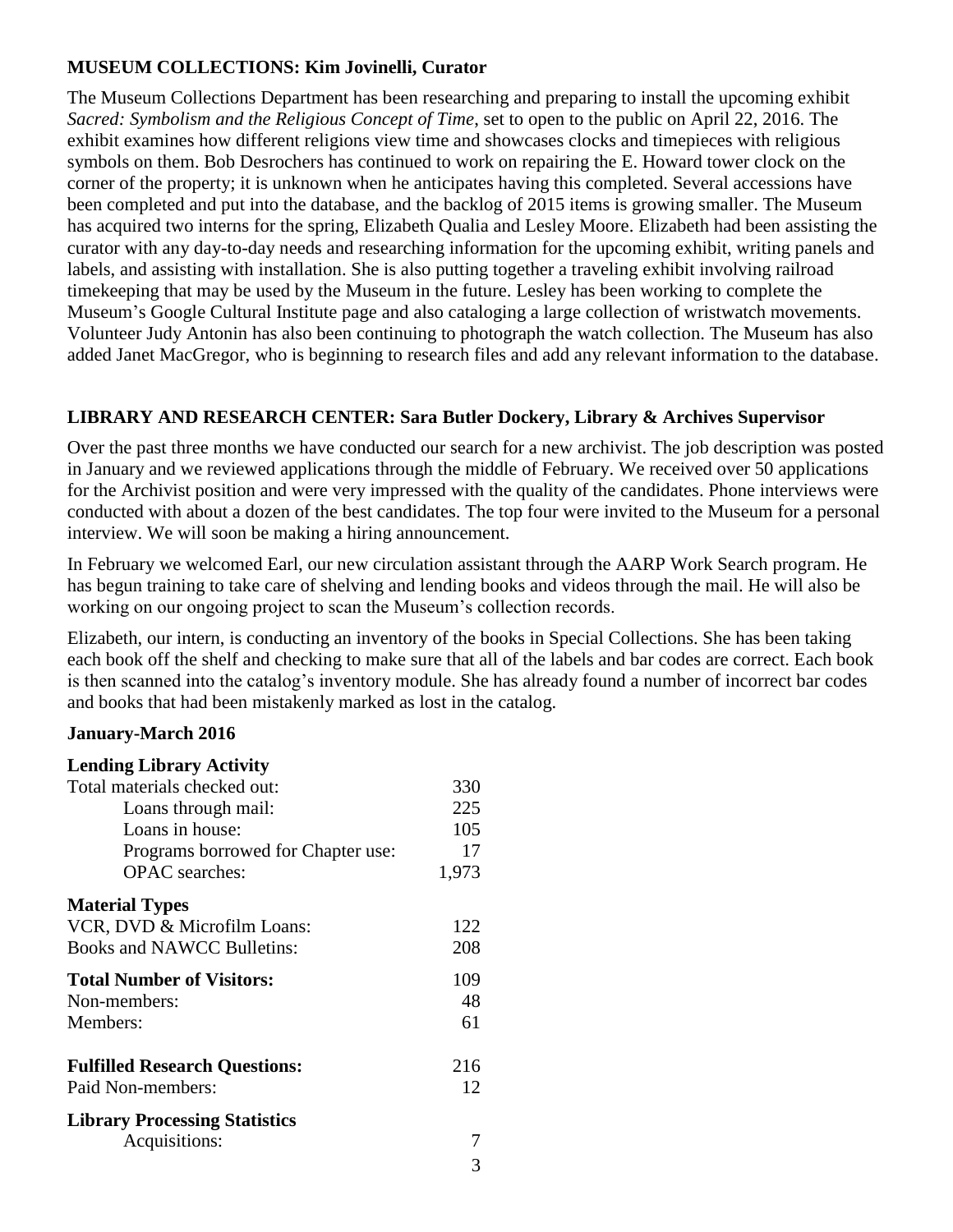| Donations:       | 40  |
|------------------|-----|
| Cataloged Items: | 187 |

# **EDUCATION/VOLUNTEERS: Katie Knaub, Education Director**

## **Museum Education Programs**

We developed a partnership with a local STEM organization (Go STEAM!) that will be developing and running two summer programs for us around the concept of time in the Olympics using STEM methods. We are working with our intern, Elizabeth, to develop a turnkey Girl Scout program for troops to complete as part of a Museum visit, without requiring staff or volunteer support. We also met with NAWCC member and developer of Project Good Time in New York City to see how we could support/partner with the program that aims to introduce horology to young students.

## **NAWCC Workshops/Webinars**

We held workshops during this quarter. With the resignation of longtime Field Suitcase Administrator, Pam Tischler, and chair of the FSW program, Mike Dempsey, we have absorbed their responsibilities for the Field Suitcase Program until we can find suitable volunteer replacements. With these new tasks, much time as been spent learning the processes of this program to execute currently scheduled workshops. We kicked off our 2016 webinar series in January and continue to refine the schedule as speakers become available or change with the Program Committee. The webinar attendance continues to grow and expand, and we are receiving great compliments on this program.

We continue to work on the Luxury or Lie course and have had great success with the promotion and course registration. Our May offering is sold out and we have opened a second course. We also ran the course for a private group in New York City in March and plan on another private course for a group in Singapore in April. We have also coordinated with Chapter 190 to locate a site on the West Coast to offer this course in the fall.

We also transferred all of our online courses to our own website/iMIS platform, with a recent upgrade to iMIS. Much of January and February was spent transferring and testing this transfer and new method of accessing online course content. This will save us using an outside company to host and outside support for the online courses.

### **Education Attendance**

### **January-March:**

Museum Education programs: 0 2016 FY total: 248 Library Pass Participants: 64 NAWCC Workshops Attendees: 30 2016 FY total: 153 Online Workshop Purchases: 4 Webinar Attendance Live: 255 Webinar Views Recorded: 492 (including YouTube views)

# **Volunteer Program**

We attended an internship fair at Millersville University and have received several applications for interns for the summer/fall for the Museum and Library areas. We still continue to seek an intern for editing our videos and slide/tape programs. Appropriate staff continues to interview potential interns and grant internships in their departments based on current needs. We continue to place volunteers in appropriate departments when we receive applications from potential volunteers. We have had several volunteers assist our facility staff to complete required community service hours. Total Volunteer Hours for January-March: 1,334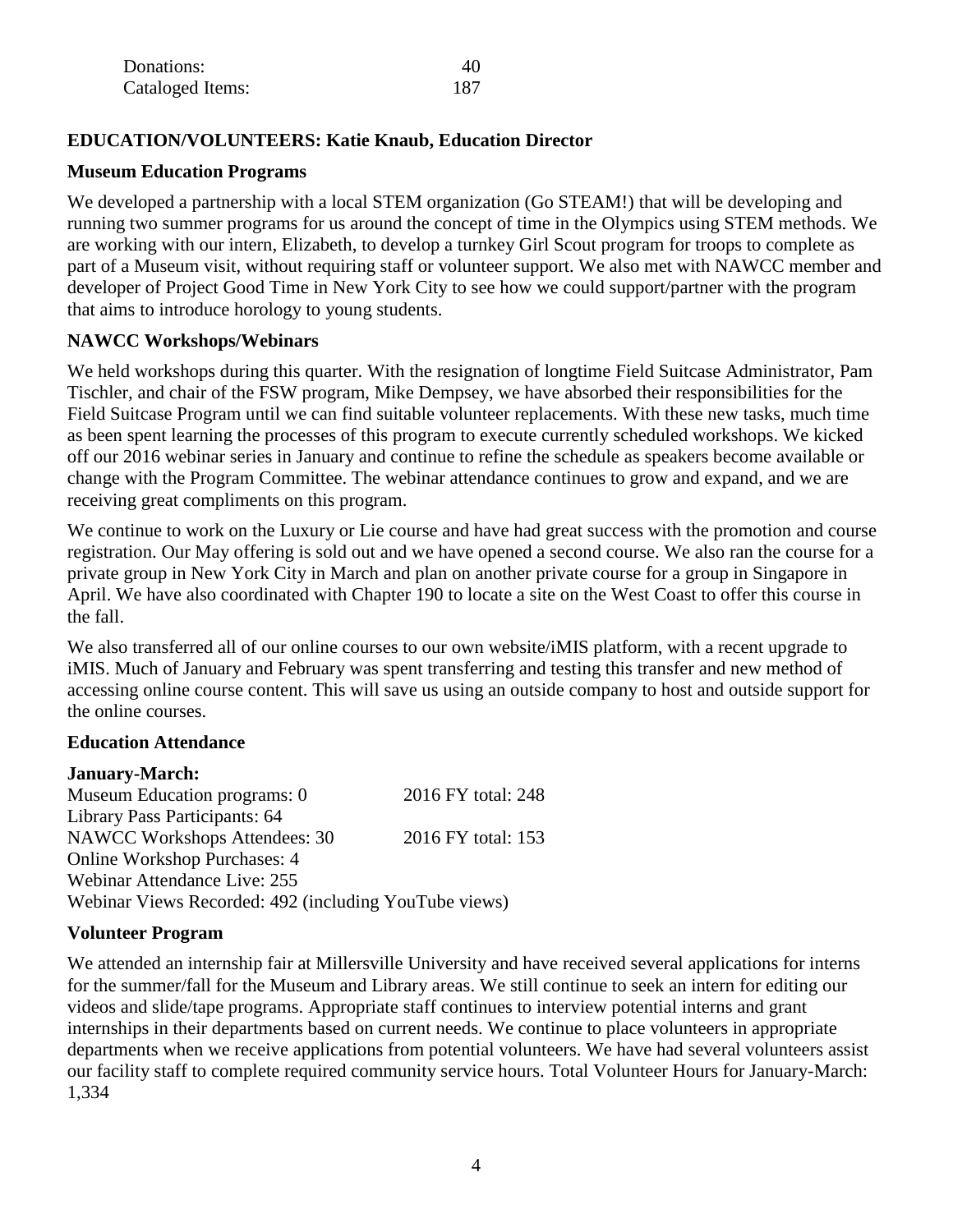### **Public Programs:**

We held a sold-out Once Upon A Time Tea for kids on Daylight Saving weekend with a Mary Poppins theme. We also coordinated advertisement for our summer Make and Take program. Public Program/Events Attendance for Quarter: 48

## **PUBLICATIONS: Therese Umerlik, Editor**

### **Periodicals—Bulletin**

The January/February 2016 issue was mailed in late December. The issue featured on the cover one of the objects in the Bulova exhibit at the National Watch and Clock Museum in Columbia and referred readers to the article in the Museum feature. The issue contained 9 articles, 21 features, and our first two full-page ads.

The March/April 2016 issue was mailed in late February. The issue featured on the cover a Rockford watch from the National Watch and Clock Museum that is related to the article titled "The Rockford Watch Co. and Its Watches, With Emphasis on Model Identification." The Rockford article was published to coincide with the author's webinar and was distributed to attendees. The issue contained 5 articles, 1 submission on award recipients and recognitions, 15 features, and three full-page ads.

| Issue No. | <b>Issue Date</b> | Revenue |
|-----------|-------------------|---------|
| 419       | January 2016      | \$3,579 |
| 420       | March 2016        | \$5,829 |

Amy Klinedinst, associate editor for production, resigned after 18 years with the Association. We hired her replacement, Robin Schuldenfrei, in advance of her last day. Robin started on April 4, and she brings a wealth of experience in digital production and graphic design work, including publications, annual reports, and promotional material. Currently, she has been working with a printer to obtain an estimate that considers providing full color to the *Watch & Clock Bulletin*. She and I will be working to redesign the publication that will be launched in January 2017.

### **Periodicals—Mart**

| Issue No. | <b>Issue Date</b> | Revenue  |
|-----------|-------------------|----------|
| 387       | January 2016      | \$23,305 |
| 388       | March 2016        | \$24,529 |

Promotional emails via Constant Contact and personalized emails continue with each *Mart & Highlights* cycle. We are evaluating advertising options for our members and determining the expense of adding more color to the *Mart & Highlights* so that all ads are in color in 2017.

We hired Melissa A. Mann, who replaced Elise Leytham, as the NAWCC advertising services coordinator. She and Keith Lehman, the creative services production leader, have been working with business members for both publications and learning the Association's database for payments and client management. The latter has been more challenging because of an update to the database that required more education.

### **Special Publications**

We created an electronic version of the revised and updated *American Tower Clocks* book that was written by Fred Shelley and edited by Donn Haven Lathrop.

We compiled all the articles for Owen Burt's book on Durfee clocks, including the last chapter that was published in the March/April 2016 issue of the *Watch & Clock Bulletin*. I will give the book an additional edit and may revise the layout.

We are working with Mary Jane Dapkus, who submitted the manuscript on shelf clock making in the early nineteenth century in the Framington, CT, area that she coauthored with Snowden Taylor. The book contract will be sent to her for her and Taylor's signature by the end of April. Because of its length, I discussed with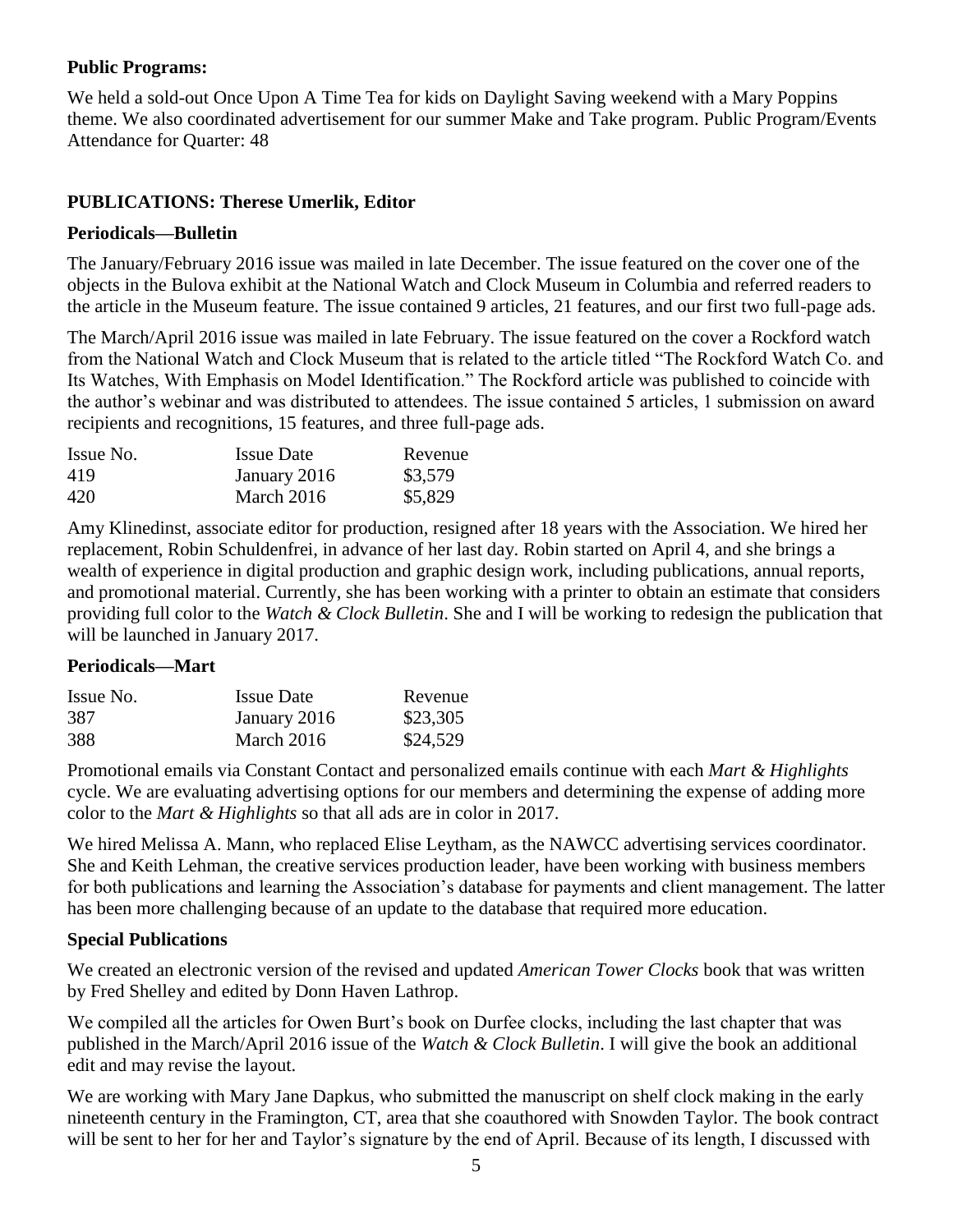Dapkus ways to abridge the submission for publication in the *Watch & Clock Bulletin*. She was amenable to the idea, and we are working together to prepare the document for publication in the *Bulletin* and the manuscript for publication as a book.

Noel Poirier, the Museum director, suggested some popular books that we may want to consider for reprint and sale. Among them were Phil Priestley's *Early Watch Case Makers of England 1631 to 1720* and Michael Harrold's *American Watchmaking: A Technical History of the American Watch Industry, 1850 –1930.*

# **Website**

The WatchNews website is undergoing a review. We have been reevaluating the current content and discussing the mission of the website itself. We want to archive news releases and advertisements for new watches as well as be a hub for articles about watches. I am working with Markus Harris, the Communications director, on the website. At this time I plan to incorporate WatchNews into the nawcc.org website through one of the tabs.

## **Other Activities**

We continue to design and edit work for Marketing, Education, Member Services, and the Museum, including designing ads for Museum and educational events and revising membership and other forms.

We edited the numerous panels for the exhibit on horology and religion in the National Watch and Clock Museum.

We are continuing to work with the Museum director and the NAWCC Store to create marketing materials that promote the Museum and its facilities as a place to host rentals. This plan is expected to include online and print ads as well as rental information and a contract.

# **INFORMATION SERVICES: Kevin Osborne, IS Director**

### **Network**

We migrated our Exchange email Server via VMware to a newer more reliable donated server. This newer server runs faster, quieter, and more efficiently than the previous server.

With this change, along with installing a newer SOL server and retiring older, noisier, and less energyefficient servers, our server room is running quieter and cooler with less energy consumption.

We replaced our Cisco firewall, which was installed in 2009 and is no longer supported by Cisco. The replacement is in place and protecting our network from outside malicious intrusions.

We have also migrated our HVAC control system from an older server to one of the newer donated servers.

We have completed a full fiber connection to the school network with the installation of fiber from the server room to the outside fiber connection to the building.

# **Security**

We are researching and gathering quotes for an upgrade to our security system. We have received three quotes and are waiting on the fourth. We are looking to replace our door access system, upgrade our fire warning system to current standards, and upgrade our intrusion detection system.

### **Websites**

Our upgrade and bootstrap/responsive conversion to our website is almost complete.

# **iMIS Association Management Software**

We recently updated *iMIS* to allow us to take advantage of newer features, including automatic dues renewal and advanced store functionality. Along with the update we set up a newer server and installed the latest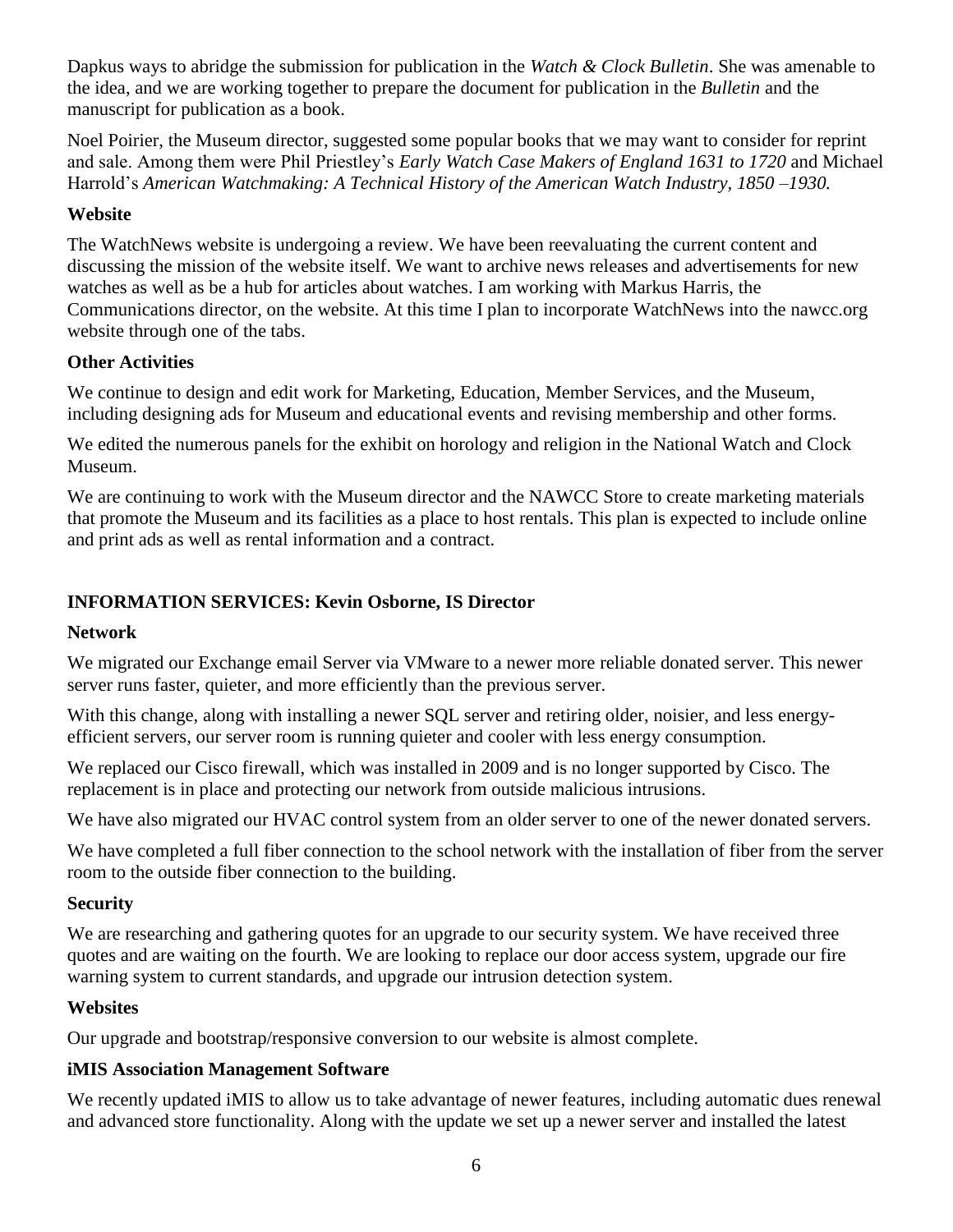version of Microsoft SQL Server 2014. This means that we are fully up to date with the latest .net server and SQL server from Microsoft, all compliant with the newest version of iMIS.

We have been working with our iMIS consultant to improve our renewal process. This new process will allow inactive members to log in and reinstate their membership. It also will offer active members who renew an opportunity to change their member type and add magazines to their renewal purchase.

### **COMMUNICATIONS: Markus Harris, Communications Director**

The Communications Department continued to maintain NAWCC websites and online resources. Communications Director Markus Harris coordinated multiple email newsletters and targeted Constant Contact mailings on various topics, including event notices and support for Chapter meetings, BOD announcements, and local and regional events. Work continues on the upgraded Joomla website back end in preparation to upgrading the main website from Joomla 2.5 and implementing a bootstrap-responsive template; the work has run into further delays due to vendor trouble but should be implemented no later than May 1. Communications Director Markus Harris continues to provide the Auction and Sales eNewsletter for interested members, to develop and mail promotional materials to Chapters in support of chapter events, and to write and distribute press releases for Association and Museum events Railroad Display, Luxury or Lie, Members' Bus Tour, Mary Poppins Tea, Webinar: Horology in Art, Members' Bus Tour (NAWCC News), Sacred Time Exhibit, Webinar: Questions You Should Ask before Buying That Wristwatch, and the March and April Calendars of Events. Communications printed, mailed and invoiced newsletters for Chapters 3, 11, 141, and 159 and generated monthly reports to the Controller on all newsletter printing activities for January, February, and March. Customer service advice was provided to members via Web and telephone.

Communications continued to host biweekly Communications Assessment Meetings to assess department concerns and projects. Communications handled hotel reservations and restaurant reservations for the annual BOD meeting at the National Convention and collaborated with Publications on display and handouts for the Pennsylvania Auctioneers Association Conference exhibit, attended by Marketing Coordinator Kim Craven. We coordinated with National Pawnbrokers regarding our new Luxury or Lie promotion and secured supporting articles in *Southern Jewelry News* and *National Pawnbrokers Association* publications. Communications provided quote for private group cost and catering information for fall tour, distributed posters promoting the Mary Poppins Tea to Lancaster and York Libraries, and ordered more Museum tickets via Mifflin Press.

The department coordinated arrangements for Adam Harris and Marketing Coordinator Kim Craven to represent the NAWCC at National Pawn Expo in Las Vegas, met with Exhibit Team to discuss opening of the *Sacred* exhibit, updated our retirement community mailing list, and began preparations for this year's Hops 'n' Clocks event (arranging ESPN Radio as media sponsor). Communications collaborated with Special Events Team for the Mary Poppins Tea event and arranged for the annual staff picnic. We collected, packed, and mailed over 200 lb of *Marts* and *Bulletins* to be used in promotion at the River Cities Regional. We also created (and submitted) a targeted article on the Association for publication in *About Time* magazine, authored by Director of Communications Harris.

# **MEMBER SERVICES: Pam Lindenberger, Manager**

### **Membership**

With the membership increase effective January 1 for new members and April 1 for renewing members, forms were updated and ordered.

Four regionals submitted 53 membership applications. Of those, 19 were introductory. We had an additional 77 introductory memberships; 12 original introductory members renewed for a full year.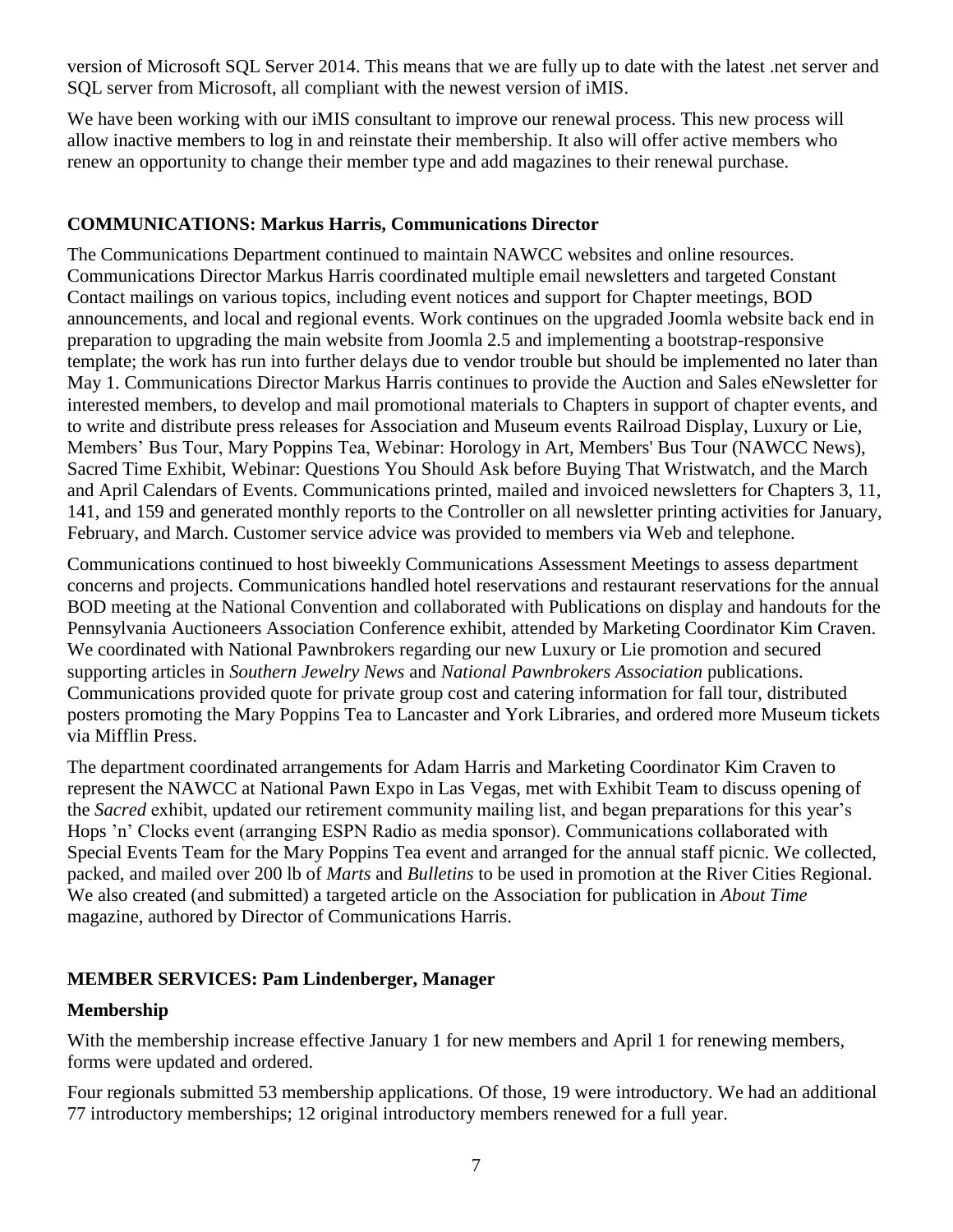Our quarterly list of lapsed members was sent to ComNet; 37 members reinstated.

Membership cards were redesigned by using printable laminate paper. Member signature is no longer required.

Recognition Gift program (Years of Service pins) started this quarter. We will be notifying Chapters of recipients.

## **Marketing**

*Clocks Magazine* included a membership flyer in its February issue.

37 \$35 member recruitment vouchers were issued; 27 were redeemed.

After the mailing fiasco on March 17 by Graphcom, the original mailing 13,332 letters with membership applications were mailed on March 24. There were no returns as of the end of the quarter from *The Magazine Antiques*. It is surprising though that 10 members renewed early, resulting in \$900. MGI's mailing continues to bring in members. We had two this quarter.

## **Other**

Third and final "Partners in Time" annual appeal letter was mailed to members February 12.

Shari Lappi, PT Member Services clerk, was hired full time to learn Dana Neill's job as accounting assistant to cover for Dana while she is on maternity leave. Shari will step into Patti's position when she retires July 29.

# **DEVELOPMENT: Steve Humphrey, Executive Director**

| Year-to-date Comparison           | <b>FY16</b> | <b>FY15</b> | <b>FY14</b> |
|-----------------------------------|-------------|-------------|-------------|
| <b>Unrestricted Contributions</b> | 134,603.65  | 130,492.69  | 116,008.58  |
| <b>Restricted Contributions</b>   | 140,584.04  | 238,124.58  | 230,216.11  |
| <b>Endowment Contributions</b>    | 84,577.52   | 33,104.35   | 254,089.80  |
| Total YTD 12/31                   | 359,765.52  | 401,721.62  | 600,314.49  |

Unrestricted contributions were 3.2 percent more for the year, compared to the previous fiscal year. Restricted contributions were 41.0 percent less than the previous fiscal year. Endowment contributions reflect the For All Time Endowment and Capital Campaign plus any bequest designated for endowment. Total contributions were increased by 155.5 percent, compared to FY15. The restricted contributions include a \$50,000 grant from the Crystal Trust for capital items.

January to March Chapter contributions:

| <b>Chapter</b>                     | Use                  | <b>Amount</b> | <b>Note</b>                                      |
|------------------------------------|----------------------|---------------|--------------------------------------------------|
| George E Lee - Michiana Chapter 26 | <b>Greatest Need</b> | 25.00         | In memory of Ed Gardlik                          |
| Ozark Chap 57                      | <b>Greatest Need</b> | 50.00         | In memory of Alvin Overton                       |
| Tennessee Valley Chapter 42        | Greatest Need        | 100.00        | In memory of Jeffrey Carl Jacobus                |
| Peace Pipe Chapter 83              | <b>Greatest Need</b> | 100.00        | In memory of Mary Ann Frenchik                   |
| Peace Pipe Chapter 83              | Library              | 100.00        | In memory of James D. Tagliareni                 |
| Old Dominion Chapter 34            | <b>Greatest Need</b> | 500.00        | In memory of William H. Altemus, Sr., Charles O. |
|                                    |                      |               | "Chuck" Griminger, Robert W. Moore, Paul L.      |
|                                    |                      |               | Westerholm, & Howard W. Wiseman                  |
| Kentucky Bluegrass Chapter 35      | <b>Greatest Need</b> | 250.00        |                                                  |
| San Jacinto Chapter 139            | <b>Greatest Need</b> | 1,000.00      |                                                  |

Other gifts include \$7,165 from the Ursula Metsker estate; gifts to the Extraordinary Give by Nancy Dyer \$6,000, Jay and Pat Holloway \$2,500, George F. Goolsby \$2,000, Edward RH McDowell Jr. \$2,000, Greg Gould \$1,000, Russ and Janet Oechsle \$1,000; and Joanne Orr \$1,000 to For All Time campaign. Numerous